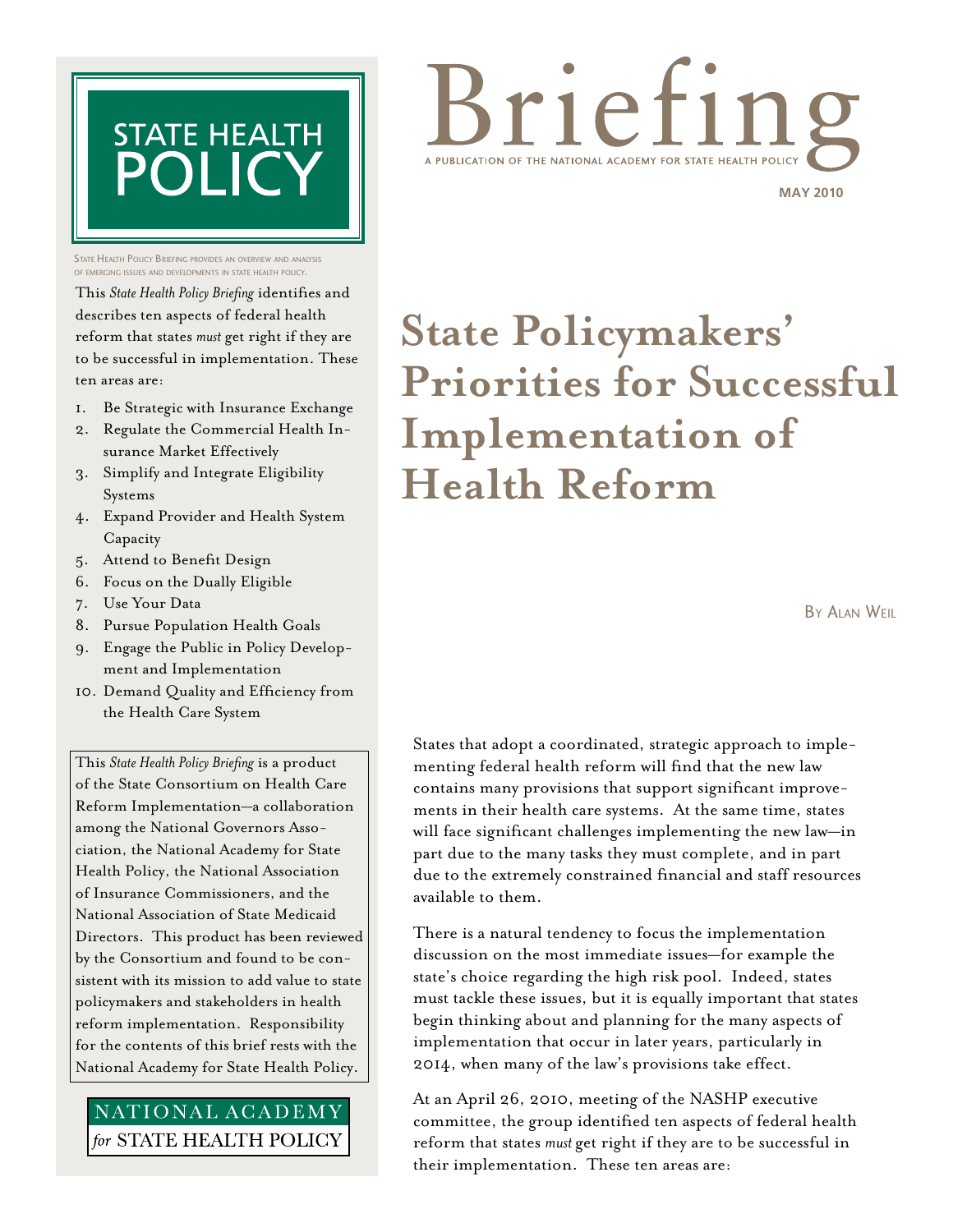#### 1. Be Strategic With the Insurance **EXCHANGE**

The insurance exchange will be the exclusive vehicle for individuals and families to obtain subsidized insurance coverage, and it may also become a place where many individuals age, and it may also become a place where many individuals and firms purchase coverage without subsidies. As such, the insurance exchange presents each state with the opportunity to organize the chaotic and inefficient small group and individual insurance markets. A better-functioning market can improve choice and value for individuals, families, and can improve choice and value for individuals, families, and small businesses, all of which are struggling to afford health.<br>. insurance.

States have many choices with respect to the exchange. They may create separate exchanges for individuals and small businesses, or they may combine the two. They may create a statewide exchange, subdivide the state regionally, or join together with other states. States also may elect not to create an exchange at all, in which case the federal governcreate an exchange at all, in which case the federal government will carry out these functions. Any one of these may be a reasonable choice for a state depending upon its own capacity and the nature of the insurance market. Beyond the number and size of the exchange(s), states must make choices about exchange governance, including whether the exchange is inside or outside state government, and, if inside, whether it resides in an existing agency, a new agency, or has an independent status.

Structural choices regarding the exchange will affect the state's ability to integrate the exchange into its overall implementation strategy. Critical exchange functions include selection of participating health plans and review of their selection of participating health plans and review of their rates, standardized presentation of information on benefits so people can make informed choices, standardized data collection across plans and holding plans to high standards<br>in providing access to services and achieving health outcomes, and an effective risk adjustment mechanism to avoid incentives for risk selection and to assure that plans have sufficient resources to provide services to enrollees with high sufficient resources to provide services to enrollees with high health needs. How the state approaches these functions—in particular how active or aggressive a role it plays in defining health insurance options within the exchange—will have a significant effect on the ultimate shape of the health insurance marketplace. An effective exchange will be a force for efficiency and an orientation toward quality in the insurance and health delivery sectors.

#### 2. Regulate the Commercial Health Insurance Market Effectively

The federal law creates many new standards for health insurance underwriting and rating practices. Primary responsibility for enforcing most of those standards falls to the states. While insurance regulation is not a new state function, most While insurance regulation is not a new state function, most states will be expected to dramatically increase their scrutiny of insurance rates and rate increases. Insurance regulation requires a significant number of resources, including highly technical skills. It also requires a range of enforcement tools.

Effective regulation is essential to assure availability of affordable coverage, to avoid risk selection between the exchange and the external market, and to focus the health exchange and the external market, and to focus the health insurance industry on delivery system improvements. The transition to new rating rules for small group and individual insurance must be handled carefully, as the existing market is fragile and subject to instability, and the amount of change fragile and subject to instability, and the amount of change in this market that will occur over a short period involves significant uncertainty.

States will also have a significant new role regarding review of health insurance premium increases. States must scrutinize health insurance premium increases. States must scrutinize rating and marketing practices carefully inside and outside the exchange. States must monitor the status of grandfa-<br>thered plans to assure that they do not become an opportunity for risk selection or risk segmentation. Regulation tunity for risk selection or risk segmentation. Regulation will also be necessary to determine if new benefits such as preventive services are being delivered.

Effective commercial health insurance regulation will be critical to the success of the overall reform endeavor.

#### 3. Simplify and Integrate Eligibility **SYSTEMS**

Dramatic simplification of eligibility is the only way to achieve the promise of near-universal coverage embodied in the federal law. To put it bluntly, 36 million Americans cannot be enrolled in Medicaid or the new exchanges by relying upon what in most states is a county-based eligibility platform designed around the cumbersome and intrusive processes of the welfare eligibility system. Eligibility systems in most states rely upon outdated technology and are expensive and slow to modify.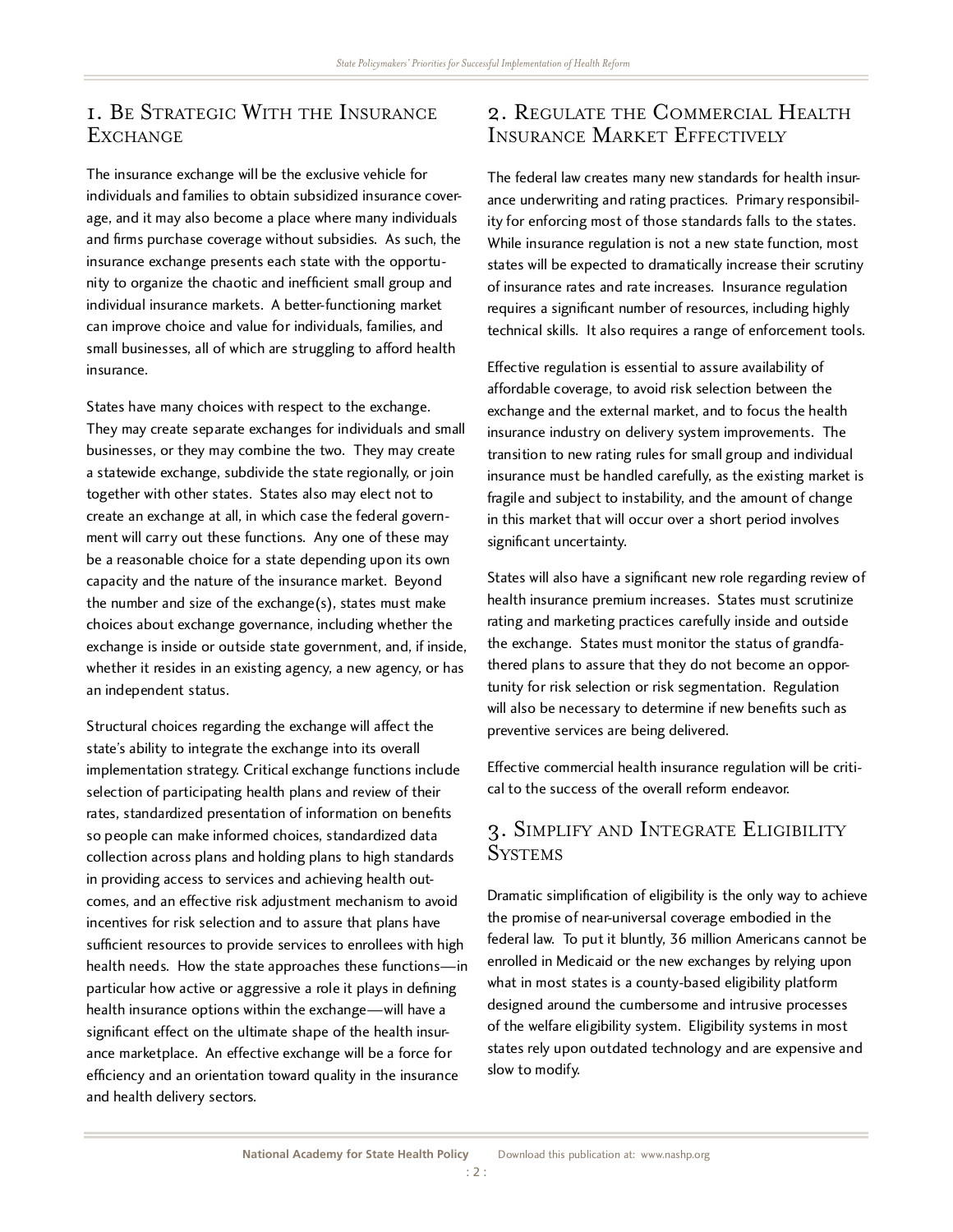The federal law effects a tremendous simplification in Medicaid eligibility—moving to standards based on modi-<br>fied adjusted gross income as defined in the tax code. This fied adjusted gross income as defined in the tax code. This simplification meshes nicely—at least in theory—with the  $\frac{1}{2}$ simplified income tests for exchange-based subsidies. To make this work in practice, states must work out myriad issues that coordinate the flow of eligibility and enrollment issues that coordinate the flow of eligibility and enrollment information among Medicaid, CHIP, and the exchange. They must develop and refine data sharing between these entities and the federal government for information on income and citizenship. These information streams must come together in real time to provide potential enrollees with clear choices regarding their coverage options.

States have learned a great deal about effective outreach,<br>enrollment, and retention of people eligible for coverage enrollment, and retention of people eligible for coverage but part of what they have learned is that those tools are only effective in the context of an improved eligibility system.

With guidance from the federal government, states must completely redesign their eligibility systems and processes to assure seamless transitions as families' incomes rise and fall; families are formed, grow, or dissolve; part time, and fall; families are formed, grow, or dissolve; part time, seasonal, and migrant workers change status; and people move from one part of the state to another—or to another state entirely. This redesign must account for the need to continue administering fairly complex eligibility standards for some categories, such as people with disabilities, and for the efforts many states have made in recent years to offer single entry points for access to a broad range of social services, entry points for access to a broad range of social services, including the Supplemental Nutrition Assistance Program (SNAP, formerly Food Stamps) and child care subsidies. This is a massive undertaking. If done well, it holds the promise of incredible efficiencies and dramatic improvements in customer service and, ultimately, access to care.

#### 4. Expand Provider and Health SYSTEM CAPACITY

On average, people without health insurance use about 60 percent of the health care services as people with coverage. Expanding coverage will increase demand for services, which will strain the capacity of those parts of the health care system that are already under pressure. Particular challenges will arise in the areas of primary care, culturally competent and linguistically accessible care, and highly specialized care. Coverage expansions will occur at the same time as some institutions—community clinics, health centers and public

and other safety net hospitals—are experiencing significant changes in their financing.

Expanding capacity is a long-term endeavor, so states must<br>start now. The federal law provides some important opporstart now. The federal law provides some important opportunities. There are grant funds to support community health workers. There are opportunities for innovative payment and delivery models associated with telehealth in the areas<br>of behavioral health and treatment of people with chronic illnesses, in particular by non-medical providers. There  $\frac{1}{2}$  illnesses, in particular by non-medical providers. There are significant changes in the allocation of graduate medical education training slots to emphasize primary care and outpatient settings and increased requirements on nonprofit hospitals to identify and meet community needs. There are a number of new funding streams designed to expand provider supply in underserved areas, promote a more diverse workforce, expand the number of oral health professionals and expand nursing capacity in federally qualified health centers. Federal grants to states to support alternatives to the current medical liability system may affect supply. And, while the new federal law does not make any changes in this area, now would be an excellent time to revisit state scope of practice laws and the state's approach to training and credentialing medical professionals.

Health coverage expansions will not create a provider supply problem, but they will highlight the problems states already have. The goals of health reform will not be met if the newly insured find that their coverage is a hollow promise.

### 5. Attend to Benefit Design

Benefit design has a powerful effect on access to and utilization of services—particularly for the low and moderateincome people most affected by health reform. Traditional design features such as copayments, deductibles, and benefit<br>limits are blunt instruments. Newer concepts of evidencelimits are blunt instruments. Newer concepts of evidencebased benefit design are more sophisticated. For example, some plans have eliminated cost sharing for medications<br>designed to treat chronic conditions on the basis that use of designed to treat chronic conditions on the basis that use of these drugs should be encouraged, not discouraged through copayments. At the same time, new benefit designs under development increase cost-sharing for procedures that do not have an evidence base to support their effectiveness.

While the federal law establishes parameters for insurance<br>coverage, and those standards may be further explicated coverage, and those standards may be further explicated through regulations, a significant number of benefit design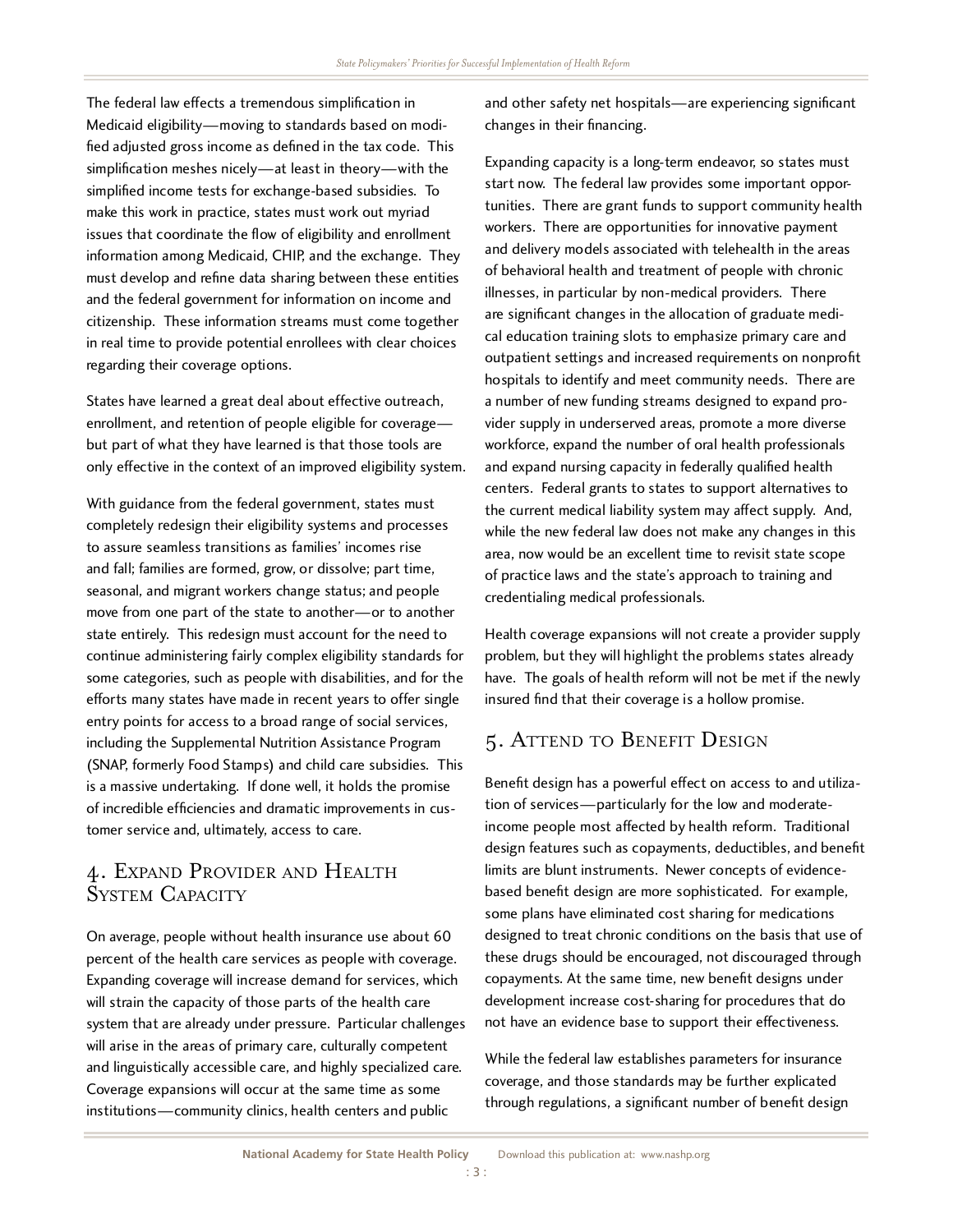issues remain with the states. For example, the new Medicaid coverage for people with incomes below 133 percent of the coverage for people with incomes below 133 percent of the federal poverty level is for so-called "benchmark" coverage, which can be designed more akin to a commercial plan than to the traditional Medicaid benefit structure. The broad authority states have to select plans to participate in the insurance exchange could be used to affect benefit design. Many states operate premium assistance programs for workers who have access to employer-sponsored insurance, and ers who have access to employer-sponsored insurance, and the standards for those programs could include certain criteria regarding benefit design. States retain control over their benefit mandates in the individual and small group markets— $\frac{1}{2}$ although they must reimburse the federal government for some subsidy expenses associated with those benefits. And, of course, states continue to purchase coverage for their own workers and retirees.

While benefit design initially affects how the enrolled life. acts with the health care system, when considered across purchasers, effective benefit design can push the entire health care system toward an emphasis on prevention and coordination and away from services and procedures that have limited value.

## 6. Focus on the Dually Eligible

People eligible for both Medicare and Medicaid account for 42 percent of total Medicaid spending. This group of frail elders and a subset of people with disabilities experiences poorly coordinated care and high costs. Improvements in care for those who are dually eligible has long been a priority for states.

The federal law creates new challenges and opportunities for states. On the challenge side, the changes to the Medicare Advantage program will have implications for existing Special Needs Plans, which, despite their limitations, have been one source for coordination between Medicaid and Medicare. It is not yet clear how this will play out. States will also need to is not yet clear how this will play out. States will also need to figure out how to integrate the new CLASS Act—a voluntary long-term care insurance program—into their overall strategy for meeting the long-term care needs of their citizens.

On the opportunity side, the law extends and expands the Money Follows the Person demonstration program to provide enhanced matching funds to help residents of institutions move back into the community, and creates new options for move back into the community, and creates new options for supports for people with disabilities. The law also establish-

es a competitive rebalancing incentive program that pro-<br>vides enhanced Medicaid matching payments for home and vides enhanced Medicaid matching payments for home and community-based services if states adopt certain delivery system reforms. The federal law creates a new office within CMS that focuses exclusively on the dually eligible, and the dually eligible are a target population for reforms that can be implemented by the new Center for Medicare and Medicaid Innovation. These two offices have not yet taken shape, but they offer unique vehicles for states to pursue models of integration between Medicaid and Medicare that have never before been available.

## 7. USE YOUR DATA

Data is the engine of improvement. The American health care system stands out relative to other sectors of the care system stands out relative to other sectors of the economy and relative to the health systems of other nations as operating with limited data. Its roots are paper medical records, payment methods that are treated as trade secrets, and fragmented delivery systems and payers, each of which owns its own data.

There are myriad provisions in the health reform law that call for the collection of new data. Data elements include race, ethnicity and language, price and utilization, program enrollment, and quality metrics. New data will be collected on, among other things, consumer complaints, wellness programs, the prevalence of chronic diseases, and the health care workforce.

Effective use of data requires a commitment to collect it, a strategy to combine data that come from different sources, and selection of priority areas for analysis. Under the proviand selection of priority areas for analysis. Under the provisions of the American Recovery and Reinvestment Act, each state has already developed health information exchange<br>strategic and operational plans. These plans should be updated to reflect the new data provisions and to refine the updated to reflect the new data provisions and to refine the approach to placing appropriate subsets of the data in the public domain where it can become a force for improvement. Purchasers—individuals, employers, public purchasers and the exchange—can use data to drive improvement in outcomes and quality. Doctors, hospitals, and health systems can use data to achieve the same ends. The state can tems can use data to achieve the same ends. The state can aggregate data across systems to monitor population health, identify priorities for improvement, and track progress toward improvement goals.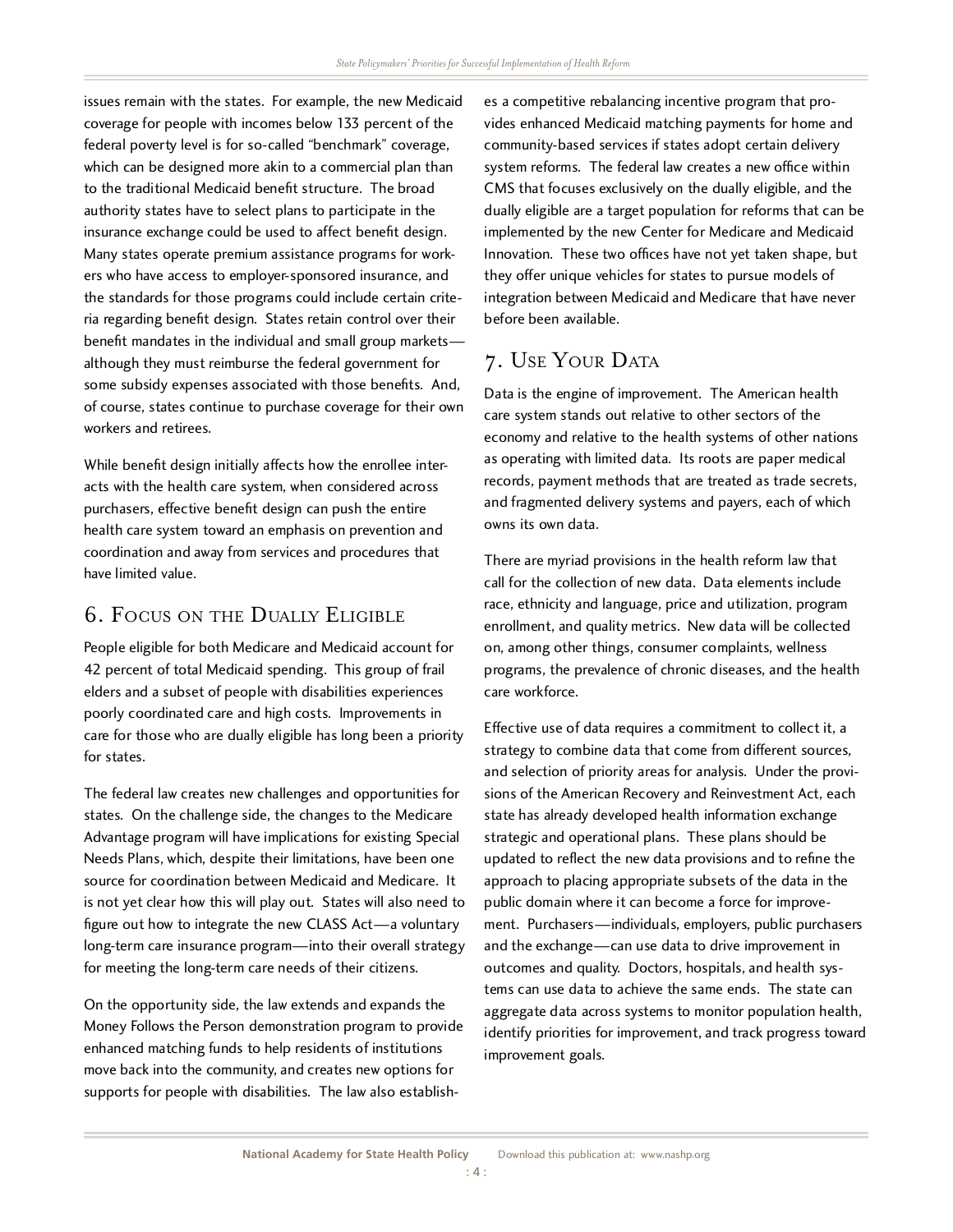# 8. Pursue Population Health Goals

The ultimate goal of the health care system is to improve and maintain people's health and functional status. Populaand maintain people's health and functional status. Population health goals create a bridge between public health and personal health, because population health goals are only attainable through the coordinated efforts of both systems.

The prevention and public health components of the federal law represent a fundamental shift from public health as an afterthought, subject to annual appropriations in competition with the more visible personal health services, to a core, sustained investment. In addition to the creation of the National Prevention. Health Promotion, and Public Health Council, which will coordinate federal strategy, the law Council, which will coordinate federal strategy, the law includes a large number of grants to address topics including surveillance, public health laboratories, childhood obesity, and racial and ethnic disparities. States will need to consider how closely the criteria for these grants match the priorities and programs in the state.

On the personal health side, the law expands coverage for preventive services, promotes employee wellness programs, and increases payment levels to primary care providers through Medicaid.

The combination of expanded insurance coverage, appropriate benefit design, improved data collection and monitoring, and the increased investment in public health make it realistic for a state to pursue targeted and substantial improvements in the health of the population.

#### 9. Engage the Public in Policy Development and Implementation

The public remains confused about how health reform will affect them. The large number of people eligible for Medicaid and CHIP but not enrolled demonstrates that simply creating opportunities for coverage does not mean people will take advantage of them. Fundamentally, health reform can only succeed if it is more about culture and norms than it is about mandates and penalties.

The public also includes the large health sector and employers, who will also face significant changes. The most successful efforts to improve the performance of the health system have been multi-sector, public and private initiatives that set have been multi-sector, public and private initiatives that set goals and plans for concrete improvements. This framework is particularly essential when pursuing payment changes,

which can only have their intended effect if they are adopted across purchasers.

The sheer number and scale of the tasks to be accomplished means the resources of each state's people and institutions must be brought into the implementation discussion. tions must be brought into the implementation discussion. No amount of talent and goodwill in the state capitol can develop answers and policies that work for an entire state.<br>States must develop a clear approach to achieving effec-States must develop a clear approach to achieving effective information flow between an engaged public and their elected representatives to weigh in on options before one is chosen, and to provide information back on how things are going so they can be improved.

## 10. Demand Quality and Efficiency FROM THE HEALTH CARE SYSTEM

The American health care system is the most expensive in the world. While delivering technically excellent care in many instances, it also has tremendous documented failures, including overuse of certain procedures, poor management including overuse of certain procedures, poor management of chronic conditions, excessive and duplicative use of diagnostic tests, avoidable errors that lead to harm and death, and expensive, wasteful administrative processes. In that context, it is imperative that all of the forces of health reform unmet needs so many people have and back into the pockets unmet needs so many people have and back into the pockets of families and businesses that have far better uses for their limited funds.

Health reform provides states with a broad array of new tools for improving the quality and efficiency of the health care system. These tools include pilots for the establishment of pediatric accountable care organizations, the promotion of medical homes for people with chronic conditions, demonmedical homes for people with chronic conditions, demonstrations on bundling payments for hospital, post-acute and physician services, and the broad authority embodied in the Center for Innovation.

Far beyond these specific demonstration programs, states have the ability to align the purchasing power they have within Medicald, CHII, public employees and retirees, and the new exchange. That leverage, used in conjunction with Medicare and private purchasers, can, through payment reform, benefit design, using data, and setting ambitious population health goals, yield changes in how health care is delivered. Leading states already have in place public and private partnerships that are using payment reform, transparency